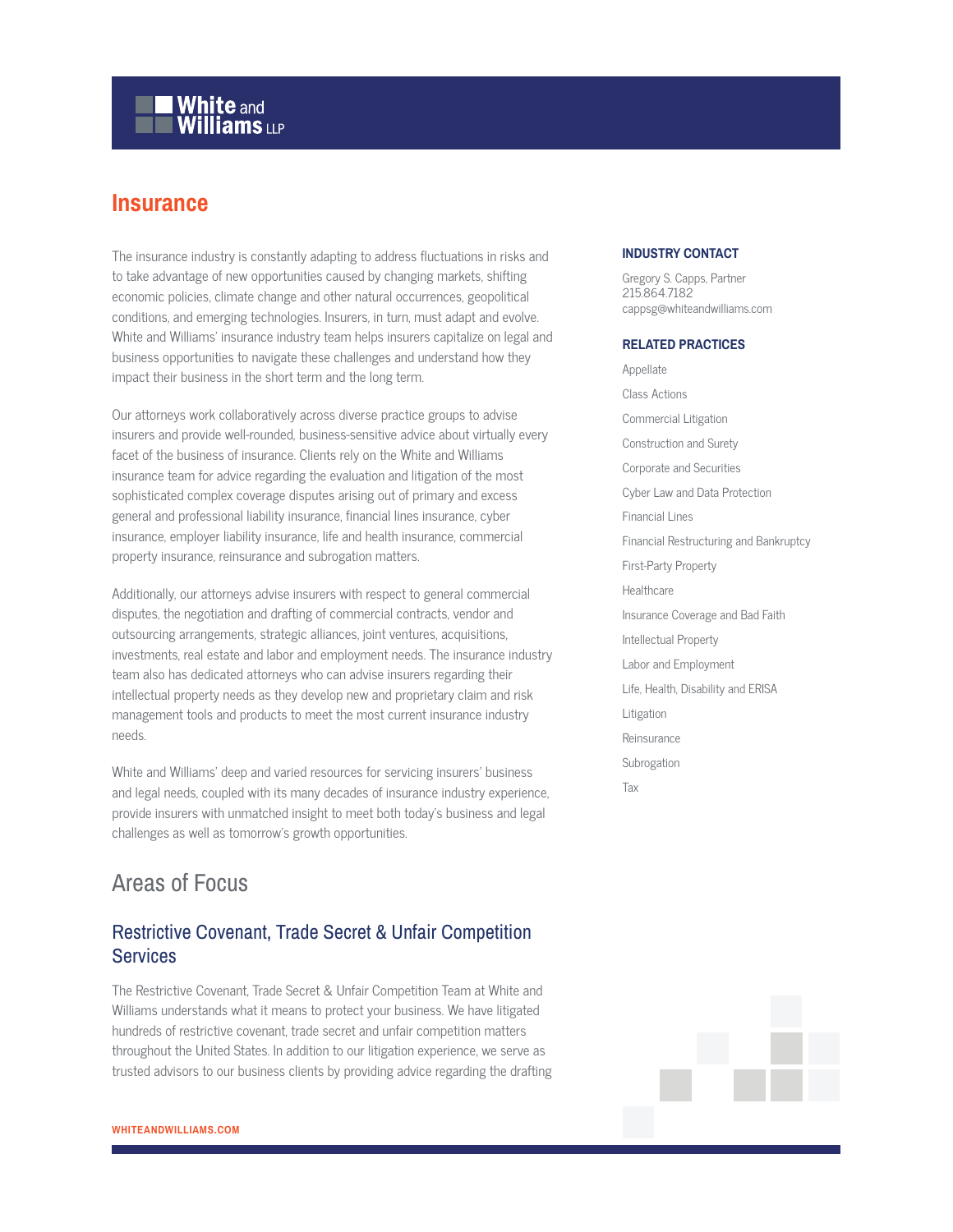

and enforceability of restrictive covenant, trade secret and confidentiality agreements. Our advice helps our clients ensure that they have the proper protective measures and strategies in place to prevent damage and loss to their business. Our clients come from a wide variety of industries, including insurance, aerospace, executive recruiting, petrochemical, real estate, technology, media, and other professional services. Sometimes, even with protective measures and strategies in place, litigation is inevitable and the Restrictive Covenant, Trade Secret & Unfair Competition Team at White and Williams is always ready to go into court on a moment's notice to enforce your agreements, to stop wrongful conduct through obtaining injunctive relief, and to protect your business.

### Fraud Investigation and Prosecution

Fraud is widely prevalent across the insurance industry, and can cost insurers millions of dollars per year. White and Williams' attorneys work closely with their insurer clients to investigate and combat insurance fraud, to recover moneys lost, and to formulate strategies designed to mitigate future risk. Whether on our own or in close collaboration with an insurer's in-house team of fraud investigators, our attorneys dig deep to identify and unravel complex instances of fraud, and formulate effective and aggressive strategies for pursuing wrong-doers through affirmative litigation.

### **Subrogation**

White and Williams has one of the oldest subrogation practices in the country practicing in all 50 states. The group offers an aggressive early intervention program utilizing a vast network of screened experts and consultants covering a wide variety of subrogation related disciplines. Subrogation lawyers handle high-profile commercial property, inland marine, cargo, fidelity, food recall, maritime, worker's compensation, small water, and cyber losses. To learn more visit our subrogation page here.

## Bankruptcy and Reorganization

Our lawyers can expertly assist insurers in navigating safely through the sometimes treacherous intersections between insurance law and bankruptcy law. More and more insureds are using Chapter 11 as a means of resolving environmental, toxic tort, product defect and sexual abuse claims. Bankruptcy can have a significant impact on how claims are defended and settled, and on where and how coverage issues are litigated. Our bankruptcy, insurance coverage, and defense groups work together to protect the rights of insurers in the bankruptcy process and to resolve coverage issues fairly and efficiently, whether through bankruptcy litigation, plan negotiations or complex mediations.

#### **Healthcare**

Our multidisciplinary team of lawyers helps health insurers and providers alike navigate the ever-changing and increasingly complex world of health care payments and delivery. We represent insurers, employers, brokers, re-insurers, third-party administrators, selfinsureds, ERISA plans and related entities in a wide array of matters. Our lawyers have a wealth of experience and broad knowledge from years of handling complex and unique issues under both individual and group plans. We also conduct audits for health insurance providers to assess policies/procedures, ensure compliance with contracts and stated policies/procedures, evaluate claims handling, and monitor/assess for proper reserves and risk management.

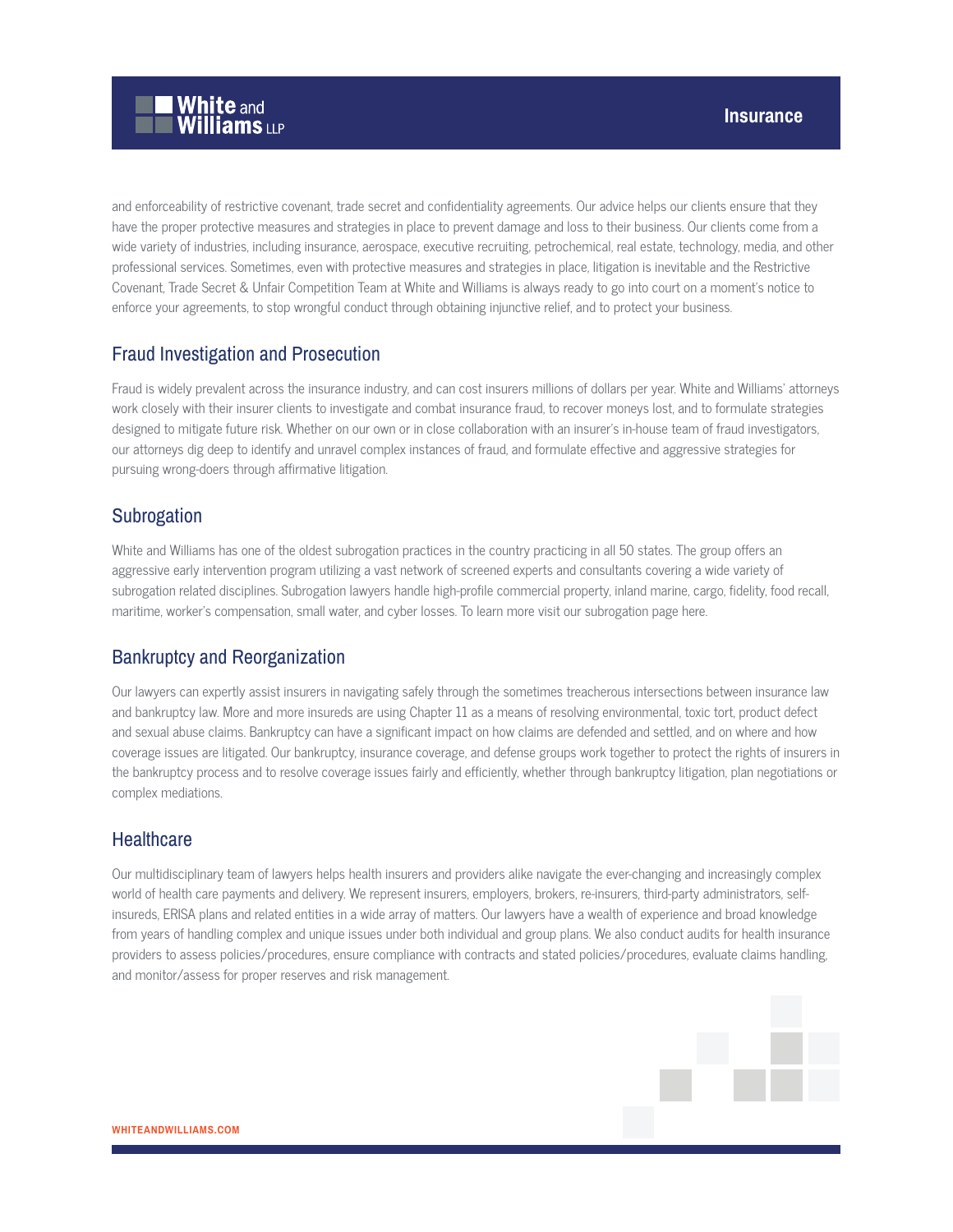# Litigation

White and Williams delivers premier liability defense for liability insurers and their insureds. Our team of subject matter experts handle all manner of liability claims including catastrophic personal injury and property loss as well as employment and complex corporate liability claims. We counsel insurers on claims handling processes and defend insurers against allegations of bad faith. Our appellate lawyers have had tremendous success overturning adverse or otherwise excessive verdicts against insurers and their insured alike.

### Appellate

Insurers are often faced with matters surrounding the potential for appeals from trial court and the appellate process. The firm's Appellate group not only prepares creative and effective appellate papers and arguments, but also provides assistance to our insurance industry clients with the development of litigation strategy, preparation of dispositive motions, monitoring of trial and preparation of post-trial motions to effectively address issues impacting insurers and their insureds through the litigation process. The Appellate group is called upon to collaborate throughout the entire litigation process.

## Construction and Surety

The attorneys in our Construction and Surety group have years of experience defending insurers and their insureds in construction defect litigation, including having served as national oversight counsel for insurance company clients for certain types of construction defect cases. We have tried cases throughout the country on behalf of insureds involved with construction-site accidents that have resulted in major property loss and serious personal injuries. Our Surety team regularly represents insurance/surety clients in regard to all aspects of suretyship, including drafting and enforcing indemnity agreements and equitable subrogation rights, managing defaults and takeover situations, and defending payment and performance bond claims and bad faith claims asserted against sureties.

#### **CASES & DEALS**

ATM Software Vulnerability Nets Six-Figure Settlement

Court Rules That Assignment of Claims Against Insurance Broker Was Void 11.15.21 District Court in The Middle District of Pennsylvania Dismisses Hotel's Claim for Lost Business Income Due To COVID-19 6.21 Subrogation Department Settles Plumbing Failure, Water Damage Case Multimillion-Dollar Settlement Reached Against Designer and Installer of Sprinkler System Seven-Figure Settlement Reached Against Spice Ingredient Supplier Subrogation Department Settles Water Main Break Case Settlement Reached Against Seasoning Packet Supplier Subrogation Department Settles a Multi-Leak Water Damage Case

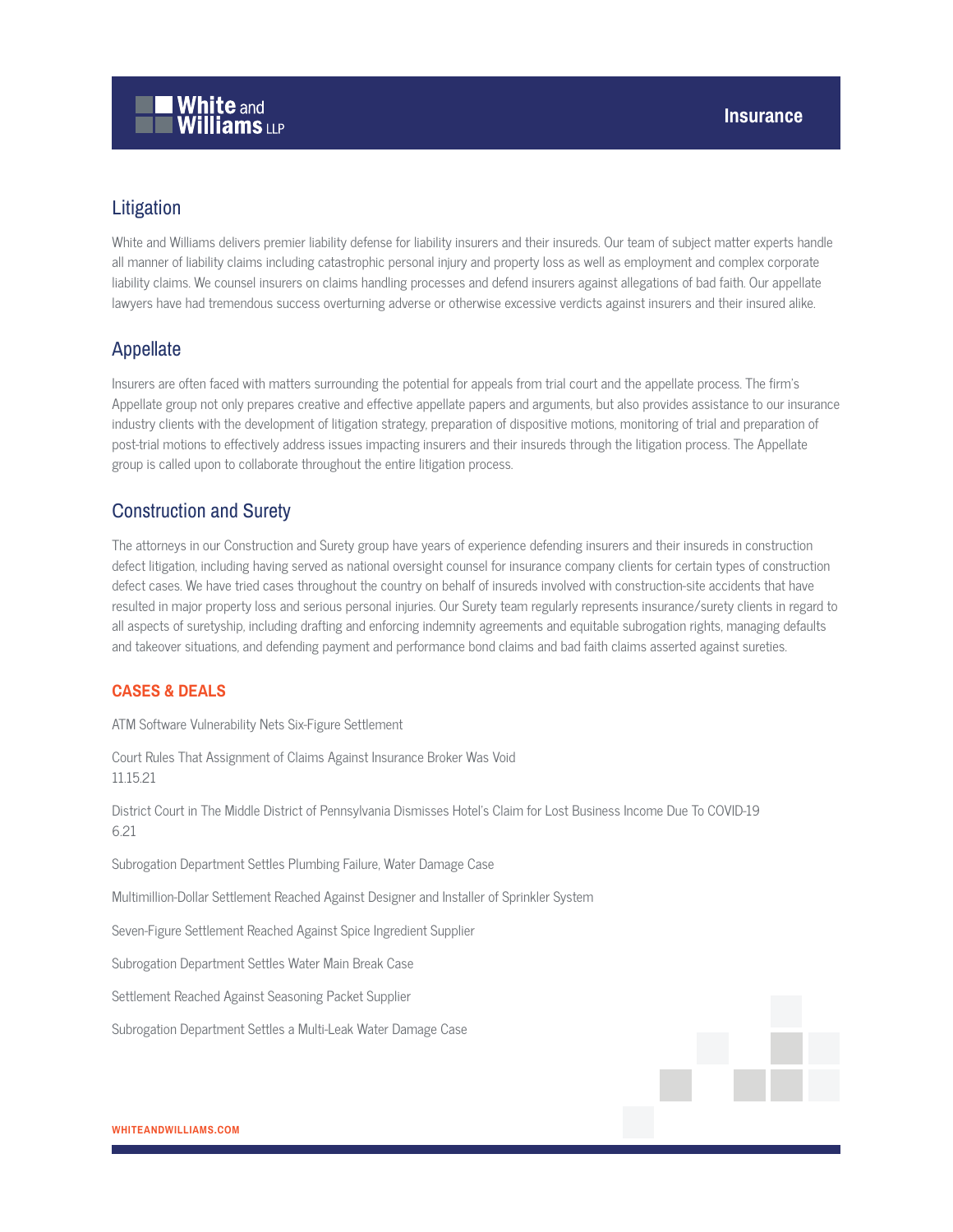

Subrogation Department Settles Listeria Contamination Recall Matter

Subrogation Department Resolves Large Water Loss Case

White and Williams Team Wins Summary Judgment in Connecticut Declaratory Judgment Actions 9.16.19

Subrogation Department Secures a Large Workers' Compensation Lien Recovery on Short Notice

Construction Group Wins Final Judgment on Indemnity Claims and Defeats Bad Faith Claims 7.19.19

Subrogation Department Secures Favorable Settlement in a Water Loss Case

Subrogation Department Secures Pre-Suit Settlement

Subrogation Department Defeats Statute of Repose-Based Motion for Summary Judgment

Media Coverage Team Obtains Summary Judgment in Connection with Underlying Defamation Lawsuit 1.23.19

Firm Successfully Defends Against National Manufacturer's Daubert Challenge to Expert Testimony

White and Williams Secures Seven-Figure Subrogation Settlement Following a Water Leak in a Residential Tower

White and Williams Obtains Favorable Settlement in Electrical Fire Case

\$630,000 Lien Recovery Obtained Following Jury Trial

NY Federal Court Reaffirms White and Williams Win in Former Gas Plant Pollution Coverage Dispute 5.17.18

White and Williams Secures Summary Judgment in Dispute Over Coverage for Breach of Contract Claims 5.3.18

White and Williams Secures Decision on Application of Pollution Exclusion in Ohio Court of Appeals 12.28.17

Litigation Team Obtains Summary Judgment in Case Involving Sinkholes at Bulk Propane Storage Facility 9.27.17

Coverage Team Obtains Summary Judgment Based on Employer's Liability Exclusion 6.13.17

Coverage Team Obtains Summary Judgment in Case Involving Insurability of Punitive Damages 5.15.17

Insurance Coverage Team Obtains Rescission of Policy in Multi-Million Dollar Collapse Case 5.4.17

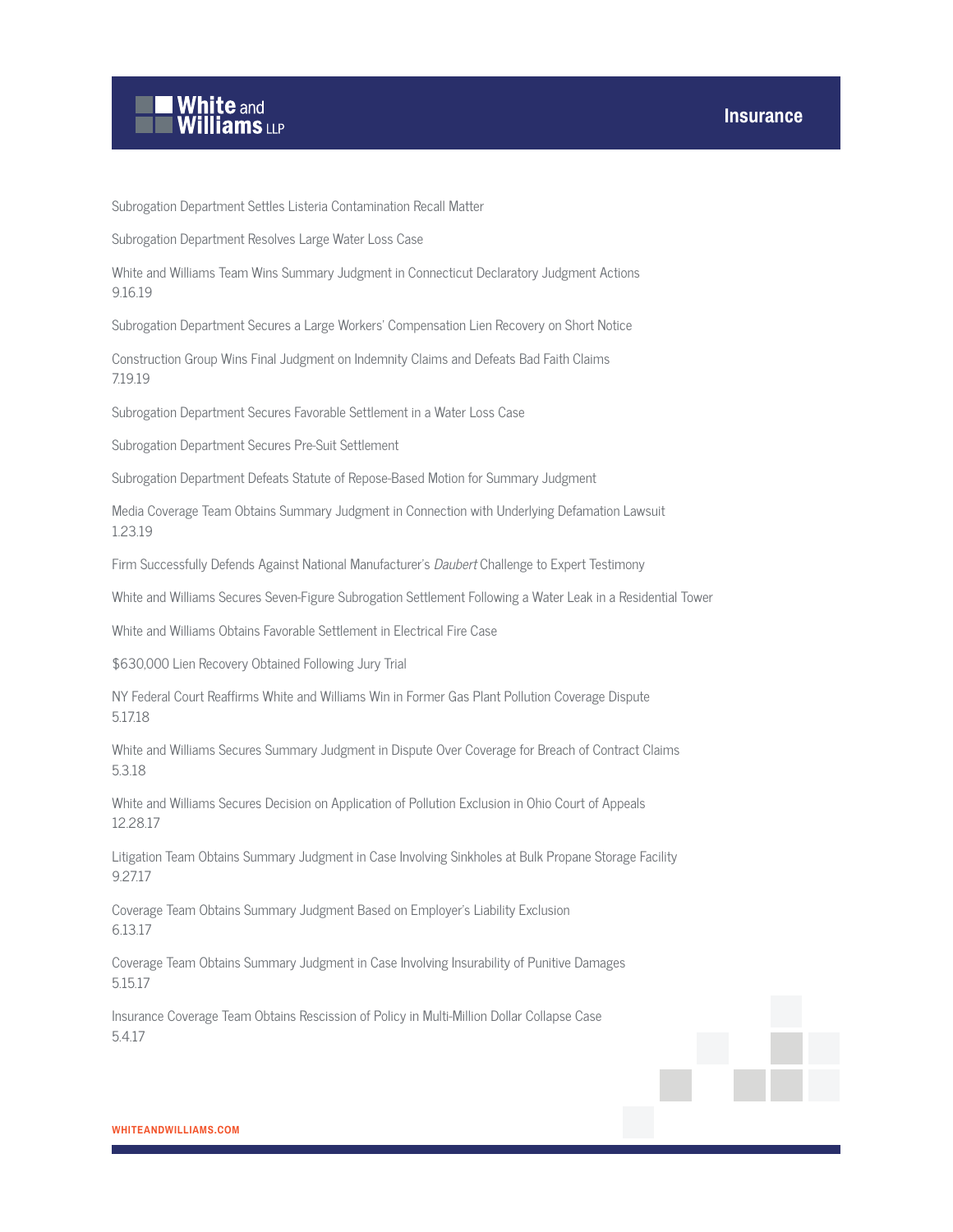

Insurance Coverage Team Defeats Bad Faith Claim that Insurer Wrongfully Settled Some Claims to Avoid Payment on Others 5.4.17

Coverage Team Obtains Summary Judgment in Faulty Workmanship Case 5.2.17

Coverage Team Successfully Defends Insurer In Medical Product Class Action 3.31.17

White And Williams Obtains Pre-Suit Settlement In Dehumidifier Fire Case

Coverage Team Successfully Protects Insurer from Covering Sexual Abuse Claims Against School Teacher 10.19.16

White and Williams Recovers High-Six Figure Damages for Insurer in Settlement of Unpaid Premium Dispute 6.29.16

White and Williams Defeats Claims Brought by Insured's Alleged Successor in Environmental Coverage Dispute 3.23.16

White and Williams Settles Multi-Plaintiff Case Following Fire

White and Williams Secures a Favorable Settlement in a Superstorm Sandy Case

White and Williams Secures Favorable Ruling for Insurer in Delaware Supreme Court 10.20.15

\$600,000 Jury Verdict Obtained in Federal Court in Boston

White and Williams Obtains Favorable Ruling for Insurer in New Jersey District Court 4.20.15

Coverage Team Secures Significant Choice-of-Law Victory in Ohio State Court 4.14.15

\$300,000 Jury Verdict Obtained in Philadelphia City Hall

#### **NEWS**

Chambers USA 2022 Ranks White and Williams as a Leading Law Firm 6.1.22

Gregory LoCasale Selected as Member of the Federation of Defense & Corporate Counsel 4.15.22

William Doerler Recognized by JD Supra 2022 Readers' Choice Awards 3.7.22

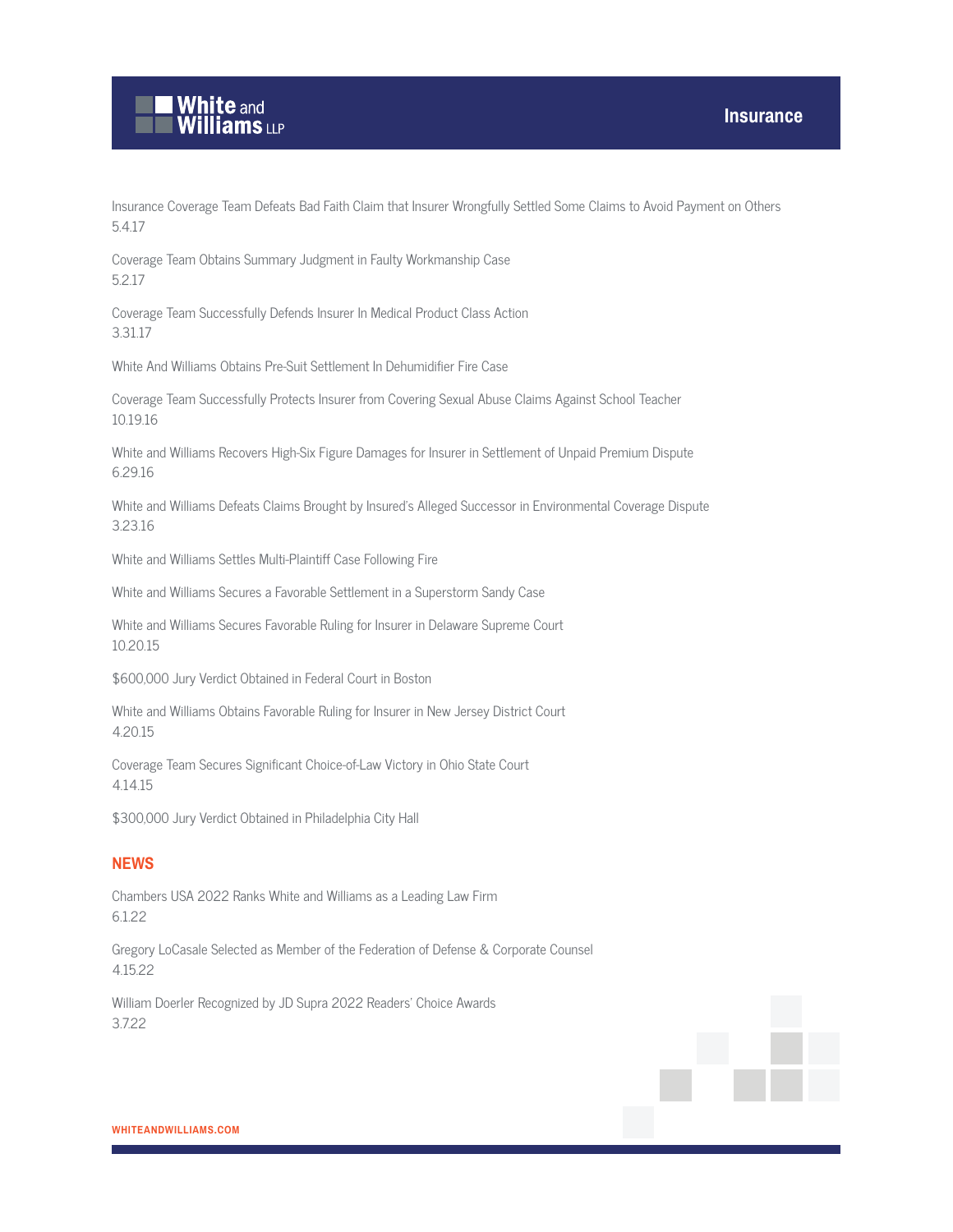# **White and Williams LLP**

White and Williams Announces 15 Lawyer Promotions 1.3.22

A Barrier-Breaking Barrister Rutgers Camden Magazine, 11.21

White and Williams Welcomes Ten New Associates 11.4.21

White and Williams Lawyers Recognized as Super Lawyers and Rising Stars 11.1.21

Christopher Leise Recognized by US News – Best Lawyers 2022 "Lawyer of the Year" 8.19.21

Best Lawyers® Recognizes 38 White and Williams Lawyers 8.19.21

5th Edition of "General Liability Insurance Coverage - Key Issues in Every State" Now Available 7.13.21

Chambers USA 2021 Ranks White and Williams as a Leading Law Firm 5.20.21

Anthony Miscioscia Recognized by JD Supra 2021 Readers' Choice Awards 3.31.21

White And Williams Announces Lawyer Promotions Three Lawyers Elected to Partnership and Eight Associates Promoted To Counsel 1.4.21

Congratulations 2020 DE, MA, NY and PA Super Lawyers and Rising Stars 11.5.20

Best Lawyers® Recognizes 43 White and Williams Lawyers 8.20.20

Eric Hermanson Comments on COVID-19 MDL Proceedings A.M. Best BestWeek, 8.18.20

Eric Hermanson Comments on Proposed Federal Consolidation of COVID-19 Coverage Litigation A.M. Best BestWeek, 7.14.20

Insurance Lawyers Recognized by JD Supra 2020 Readers' Choice Awards 4.29.20

Chambers USA 2020 Ranks White and Williams as a Leading Law Firm 4.23.20

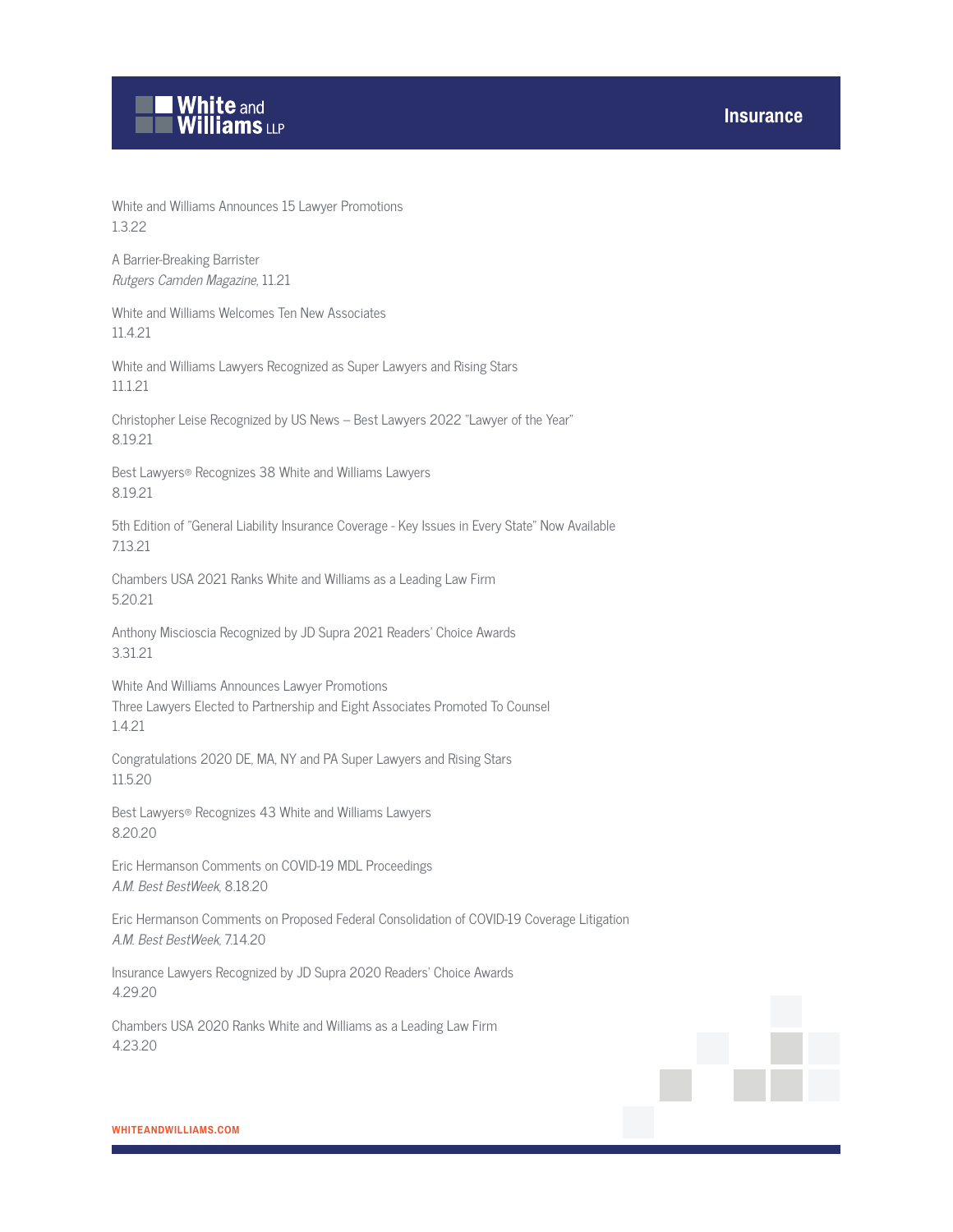



Randy Maniloff Weighs In on Potential Golf Lawsuit Golf.com, 10.9.18

#### **PUBLICATIONS**

Pennsylvania Federal Court Finds No Coverage For Hacking Claim Under E&O Policy Insurance Coverage and Bad Faith Alert, 6.20.22

Massachusetts Federal Court Rejects Adria Towers, Finds Construction Defects Not an "Occurrence" Insurance Coverage and Bad Faith Alert, 6.1.22

Delaware District Court Holds D&O Policy Does Not Cover Acts Prior to Insured's Formation, and Rejects Attempt To Obtain Coverage for Post-Policy Claim by Linking It to a Non-Covered Claim Insurance Coverage and Bad Faith Alert, 5.25.22

The Complex Insurance Coverage Reporter – May 2022 The Complex Insurance Coverage Reporter, 5.18.22

SC Supreme Court Adopts "Post-Loss" Exception to Enforcement of Consent-to-Assignment Clauses in Liability Policies Insurance Coverage and Bad Faith Alert, 4.15.22

Federal Courts Reject Insurers' Attempts to Recoup Defense Costs Expended Under Reservation of Rights Insurance Coverage and Bad Faith Alert, 4.4.22

Next, Please: The Fast Food Industry is Hit With the Latest PFAS Suit Insurance Coverage and Bad Faith Alert, 3.29.22

Florida Court Holds Ignorance Is No Defense in Case of Late Notice to Insurer Insurance Coverage and Bad Faith Alert, 3.28.22

New York Appellate Court Restores Insurer's Right to Seek Pro Rata Allocation of Settlements Between Insured and Uninsured Periods Insurance Coverage and Bad Faith and Financial Restructuring and Bankruptcy Alert, 3.23.22

Declarations: The Coverage Opinions Interview With Keyshawn Johnson - NFL #1 Overall Draft Pick Coverage Opinions, 2.28.22

Massachusetts Business Court Addresses Defense Cost Allocation and Non-Cumulation Provisions in Long-Tail Context Insurance Coverage and Bad Faith Alert, 2.24.22

Fifth Circuit -- Damage to Property Beyond Insured's Product/Work Not Precluded By 'Your Product/Your Work Exclusion' Insurance Coverage and Bad Faith Alert, 1.12.22

NY State Appellate Court Holds That Pollution Exclusions Bar Duty to Defend Under Liability Policies for Claims Alleging Exposure to PFAS Insurance Coverage and Bad Faith Alert, 1.7.22

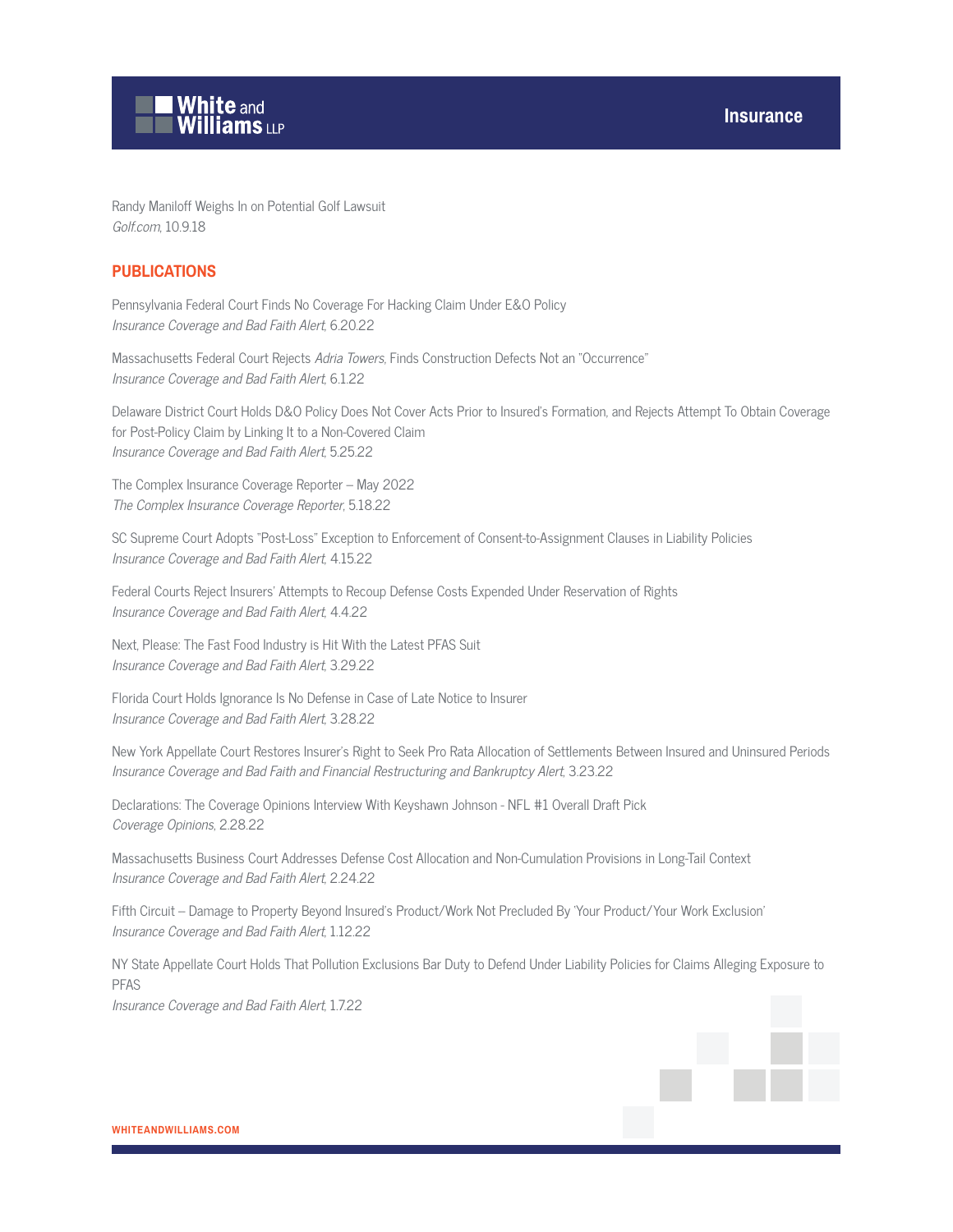

Who's on First: How First-Party Claims Adjusters Add Value to Subrogation Recovery Efforts Subro Sessions, 12.30.21

An Interview with Captain Chris Konzelmann: Public and Private Sector Fire Investigations Subro Sessions, 11.22.21

ALI Restatement of the Law of Liability Insurance: Lessons Learned After Three Years The Complex Insurance Coverage Reporter, 11.2.21

GA Federal Court Holds That Jury, Not Judge, Generally Must Decide Whether Notice Was Given "As Soon as Practicable" Under First-Party Property Damage Policies Insurance Coverage and Bad Faith Alert, 10.7.21

SDNY Holds Claims-Made-and-Reported Reporting Requirement Not Waivable Insurance Coverage and Bad Faith Alert, 9.27.21

As Time Rolls On So Do Spoliation Claims Subrogator Magazine, Fall/Winter 2021

Spoliation: Often Argued, Rarely Understood Subro Sessions, 9.23.21

Eleventh Circuit Finds No "Property Damage" Where Defective Component Failed to Cause Damage to Other Non-Defective **Components** Insurance Coverage and Bad Faith Alert, 9.13.21

NJ Court Reaffirms Rule Against Coverage for Faulty Workmanship Claims and Finds Fraud Claims Inherently Intentional Insurance Coverage and Bad Faith Alert, 8.11.21

The Malfunction Theory of Products Liability Subro Sessions, 8.11.21

Are Insurance Brokers the Next Target for Claims Arising From the Pandemic? The Legal Intelligencer, 7.26.21

The 'Forever Chemical' That Will Impact the Insurance Industry for Years to Come The Legal Intelligencer, 7.26.21

Mindful Mediation: Navigating the Path to Recovery (Part 2) Subro Sessions, 7.16.21

Disputes Over Arbitrator Qualifications: The Northern District of California Offers Some Guidance Reinsurance Alert, 7.14.21

District of New Jersey Court Clarifies Primary Insurer's Duty of Good Faith to Excess Insurer Insurance Coverage and Bad Faith Alert, 4.1.21

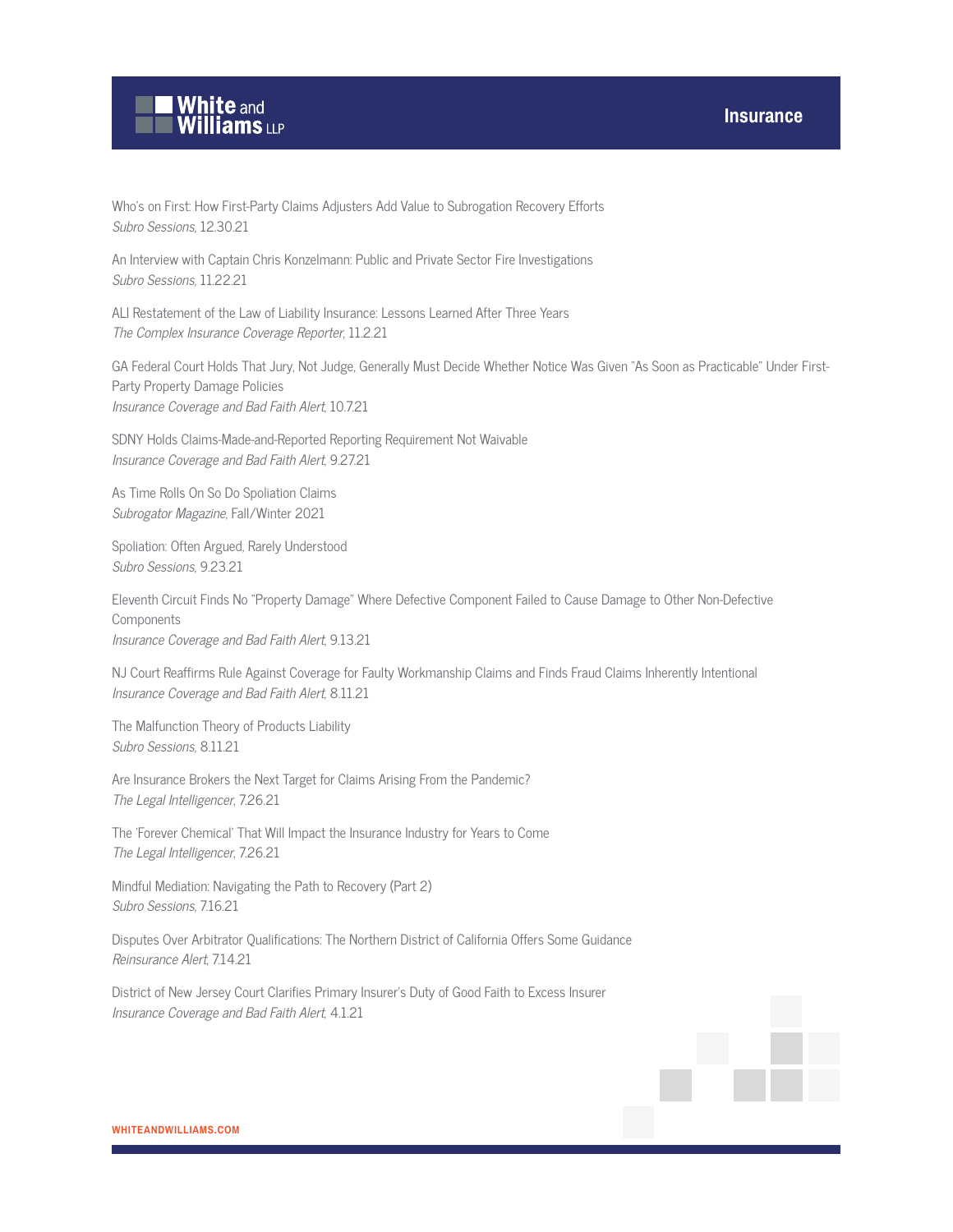

3 Courts, In 3 Days, Seek Guidance From The ALI Restatement Of Liability Insurance Coverage Opinions, 3.8.21

Declarations: The Coverage Opinions Interview With Pretzel & Stouffer's Robert Chemers Coverage Opinions, 3.8.21

Declarations: The Coverage Opinions Interview With Judge Jed Rakoff Coverage Opinions, 3.8.21

NYDFS Announces Cyber Insurance Risk Framework to Address Increasing Cyber Risk Insurance Industry Alert, 2.5.21

The Complex Insurance Coverage Reporter – 2020 Year in Review The Complex Insurance Coverage Reporter, 2.3.21

Door Shut on Reviving All Time-Barred Childhood Sexual Abuse Claims, but Many Plaintiffs Can Still Get Into Court Through the Window…

Litigation Alert, 2.3.21

Noticing Error Derails Efforts to Open Two-Year Window Reviving Time-Barred Sexual Abuse Claims in Pennsylvania Insurance Coverage and Bad Faith Alert, 2.2.21

First Circuit Holds Conflicting Policy Provisions Require Coverage for Petroleum Spill Insurance Coverage and Bad Faith Alert, 12.22.20

Between a Rock and a Hard Place: Advisories Target Ransomware Victims, Insurers The Legal Intelligencer, 11.2.20

Federal Advisory Warns Hospitals Facing "Increased and Imminent" Cyber Threat; 400 Hospitals Already Targeted Cyber Law and Data Protection and Healthcare Alert, 10.30.20

Cooperation Between Public & Private Sector Fire Investigators - Always Room for Improvement Fire & Arson Investigators Journal, 10.20

Nothing Personal – Missouri District Court Holds that Defendant's Nationwide Retail Website Does Not Subject it to Specific Jurisdiction

The Subrogation Strategist, 10.28.20

Strictly Speaking, the Plaintiff's Fault Matters in Products Liability Actions in Georgia The Subrogation Strategist, 10.26.20

North Carolina Federal Court Holds "Hazardous Materials" Exclusion Does Not Bar Duty to Defend Under CGL Policy for Bodily Injury Claims Arising Out of Direct Exposure to PFAs Insurance Coverage and Bad Faith Alert, 10.22.20

The Goldilocks Rule: Panel Rejects Proposed Insurer-Specific MDL Proceedings for Four Large Insurers, but Establishes MDL Proceeding for the Smallest Insurance Coverage and Bad Faith Alert, 10.12.20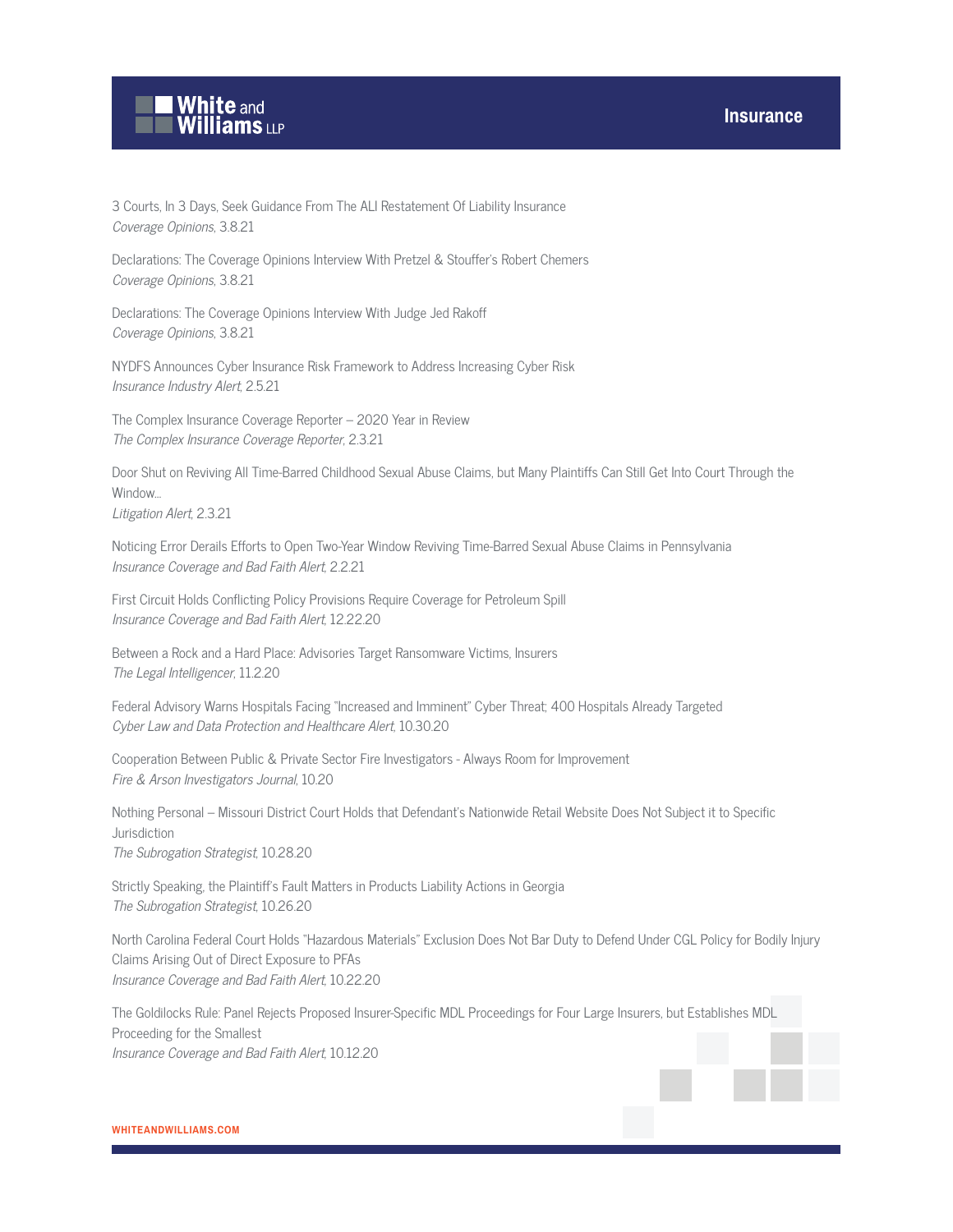

Court Holds That Insurance Producer Cannot Be Liable for Denial of COVID-19 Business Interruption Claim Professional Liability Alert, 10.12.20

Eastern District of Pennsylvania Clarifies Standard for Imposing Spoliation Sanctions The Subrogation Strategist, 9.30.20

Declarations: The Coverage Opinions Interview with Trey Gowdy Coverage Opinions, 9.23.20

Connecticut Supreme Court Finds Duty to Defend When Case Law is Uncertain Insurance Coverage and Bad Faith Alert, 9.15.20

The Future of Automated Manufacturing: What Will be the Effect on Product Failures? Subrogator Magazine, Fall/Winter 2020

A Whole New World: Building Automated Systems (BAS) and Subrogation Subrogator Magazine, Fall/Winter 2020

Non-Concurrency Between Ceding Companies And Their Reinsurers For Communicable Disease Exclusions: The Next COVID-19 Shoe To Drop Mealey's(R) Emerging Insurance Disputes, 9.3.20

California Appellate Court Rules Amazon Can Be Strictly Liable for Defective Product The Subrogation Strategist, 8.31.20

Supreme Court Agrees to Hear Additional Challenge to the Affordable Care Act Life, Health, Disability and ERISA Alert, 8.28.20

In Nevada, Custom Sign Manufacturers Can Be Held Strictly Liable The Subrogation Strategist, 8.27.20

Non-Concurrency Between Ceding Companies and Their Reinsurers for Communicable Disease Exclusions: The Next COVID-19 Shoe to Drop Reinsurance Alert, 8.19.20

No Global MDL for COVID Business Interruption Claims, but Panel Will Consider Separate Consolidated Proceedings for Lloyds, Cincinnati, Hartford, Society Insurance Coverage and Bad Faith Alert, 8.13.20

Allocating Between Covered and Uncovered Damages—What Is an Insurer to Do? The Legal Intelligencer, 8.4.20

Update – Property Owner's Defense Goes up in Smoke in Careless Smoking Case The Subrogation Strategist, 8.3.20

MDL Panel Presented With Numerous Solutions for Handling Hundreds of Federal COVID-19 Coverage Actions Insurance Coverage and Bad Faith Alert, 7.30.20

#### **WHITEANDWILLIAMS.COM**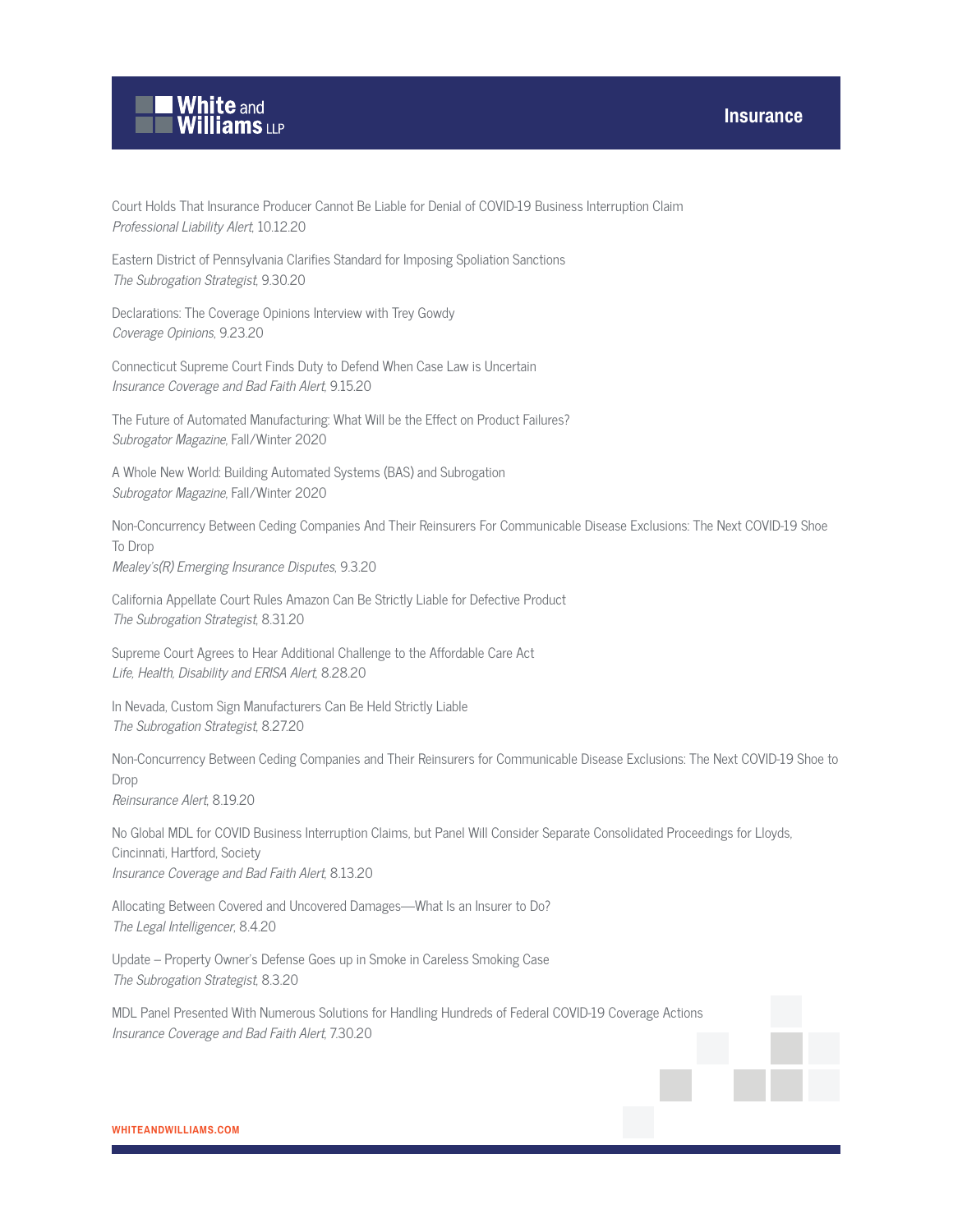

First-Dollar Risk Allocated to the Insured Is Not Subject to the Made Whole Doctrine The Subrogation Strategist, 7.29.20

Social Inflation and the Potential Impact of COVID-19 The Complex Insurance Coverage Reporter, 7.20

Arkansas Federal Court Fans the Product Liability Flames Utilizing the Malfunction Theory The Subrogation Strategist, 7.22.20

Declarations: The Coverage Opinions Interview with Mary Bonauto Coverage Opinions, 7.21.20

The Show Must Go On: Navigating Arbitration In The Wake Of The COVID-19 Outbreak Mealey's Emerging Insurance Disputes, 7.16.20

Massachusetts District Court Holds Contractors Are Not Additional Insureds on Developer's Builder's Risk Policy The Subrogation Strategist, 7.9.20

California Business Interruption COVID-19 Coverage Bill: A New Twist to Proposed State Legislation Insurance Coverage and Bad Faith Alert, 7.8.20

All Roads Lead to the JPMDL: Another COVID-19 Business Interruption Declaratory Judgment Is Stayed Pending MDL Decision Insurance Coverage and Bad Faith Alert, 7.7.20

Case of First Impression Rules No Coverage for COVID Business Interruption Claim Because No Direct Physical Loss Insurance Coverage and Bad Faith Alert, 7.3.20

Court Addresses When Duty to Defend Ends Insurance Coverage and Bad Faith Alert, 6.19.20

Wisconsin Court Applies the Economic Loss Doctrine to Bar Negligence Claims for Purely Economic Losses The Subrogation Strategist, 6.17.20

Texas Federal Court Rules Amazon Can Be Sued for Defective Product The Subrogation Strategist, 6.16.20

Virginia Allows Condominium Association's Insurer to Subrogate Against a Condominium Tenant The Subrogation Strategist, 6.10.20

NY Department of Financial Services Issues Emergency Regulation to Help Businesses Affected by Looting Insurance Coverage and Bad Faith Alert, 6.5.20

The Show Must Go On: Navigating Arbitration in the Wake of the COVID-19 Outbreak Reinsurance Alert, 6.5.20

Illinois Federal Court Determines if Damages Are Too Remote The Subrogation Strategist, 6.3.20

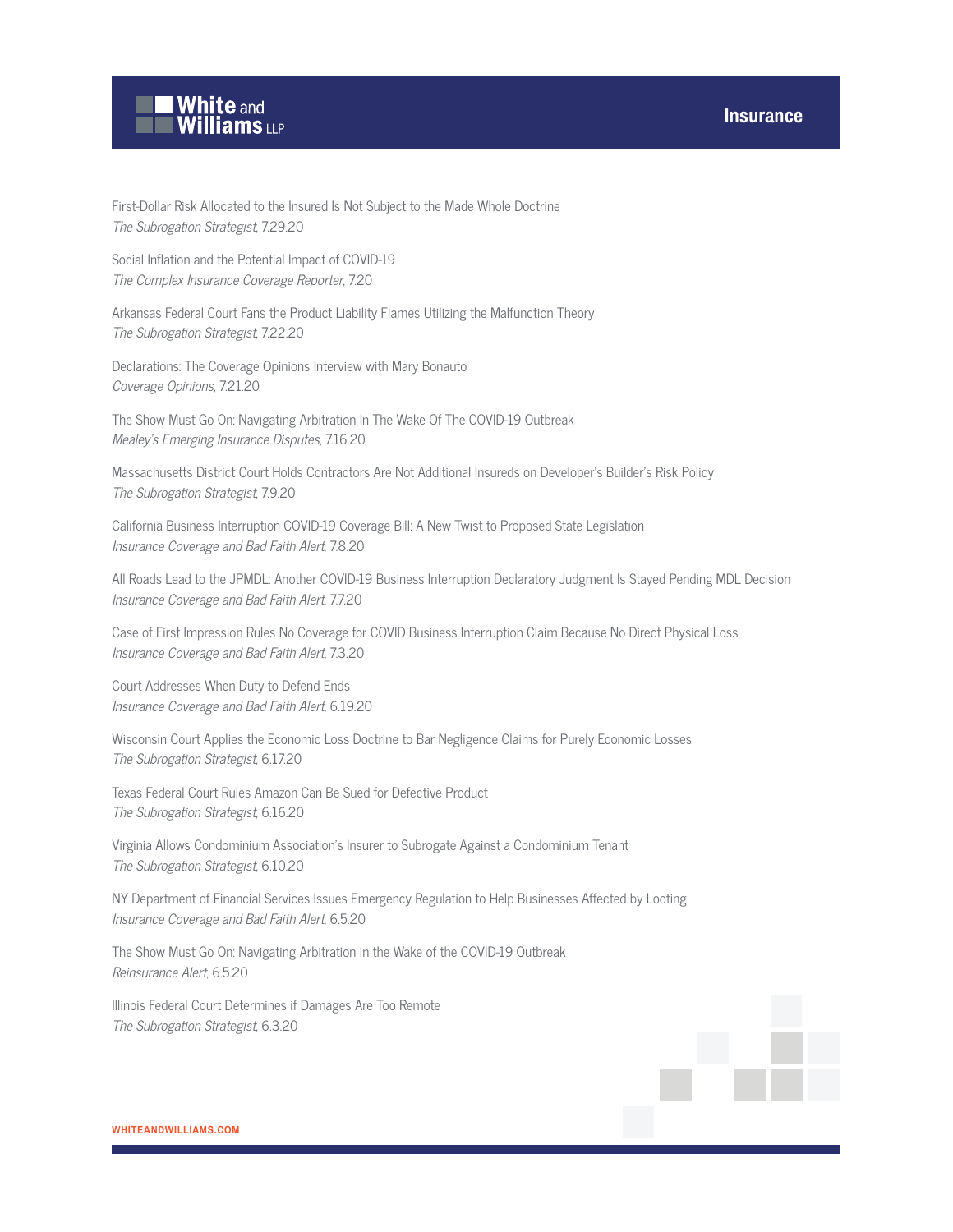# **White and<br>Williams LLP**

Declarations: Q&A With America's Leading Lawyers Coverage Opinions, 5.31.20

The Insurer's Duty to Defend and Pre-Suit Demand Letters The Complex Insurance Coverage Reporter, 5.19.20

COVID-19's Effect on Property Losses and Subrogation Claims CLM Magazine, 5.20

Recent Decisions Raise Ceiling for Homeowners Seeking Coverage for COVID-19 Losses The Legal Intelligencer, 5.18.20

New York Court Confirms No Coverage for Resulting Water Damage to General Contractor's Work Product Insurance Coverage and Bad Faith Alert, 5.15.20

COVID Restrictions Struck in Wisconsin – Other Challenges Likely Insurance Coverage and Bad Faith Alert, 5.14.20

Broker Liability in the Wake of COVID-19 Coverage Litigation Professional Liability Alert, 5.8.20

Parties' Agreement Doesn't Pull the Trigger on California's Statute of Repose The Subrogation Strategist, 4.30.20

Second Circuit Says Cedent Cannot Use the "Follow-the-Settlements" Doctrine to Circumvent Plain, Unambiguous Policy Provision Reinsurance Alert, 4.29.20

Ohio Supreme Court: "Those Sums" Isn't "All Sums" Where Damages Occur at a Discernable Time Insurance Coverage and Bad Faith Alert, 4.24.20

Shuttered Businesses Seek National Consolidation of COVID-19 Business Interruption Claims Insurance Coverage and Bad Faith Alert, 4.23.20

Pa. Ruling Doesn't Support COVID-19 Biz Interruption Claims Law360, 4.23.20

Mississippi Supreme Court Applies AIA Subrogation Waiver to Non-Work Property Damage The Subrogation Strategist, 4.17.20

Not so Fast – Florida's Legislature Overrules Gindel's Pre-Suit Notice/Tolling Decision Related to the Construction Defect Statute of Repose The Subrogation Strategist, 4.15.20

Viewpoint: The Coronavirus' Impact on Property Losses and Subrogation Claims Claims Journal, 4.9.20

Pennsylvania Joins the Fray: Legislature Introduces Bill to Force Insurers to Pay for COVID-19-Related Business Interruption Losses Insurance Coverage and Bad Faith Alert, 4.6.20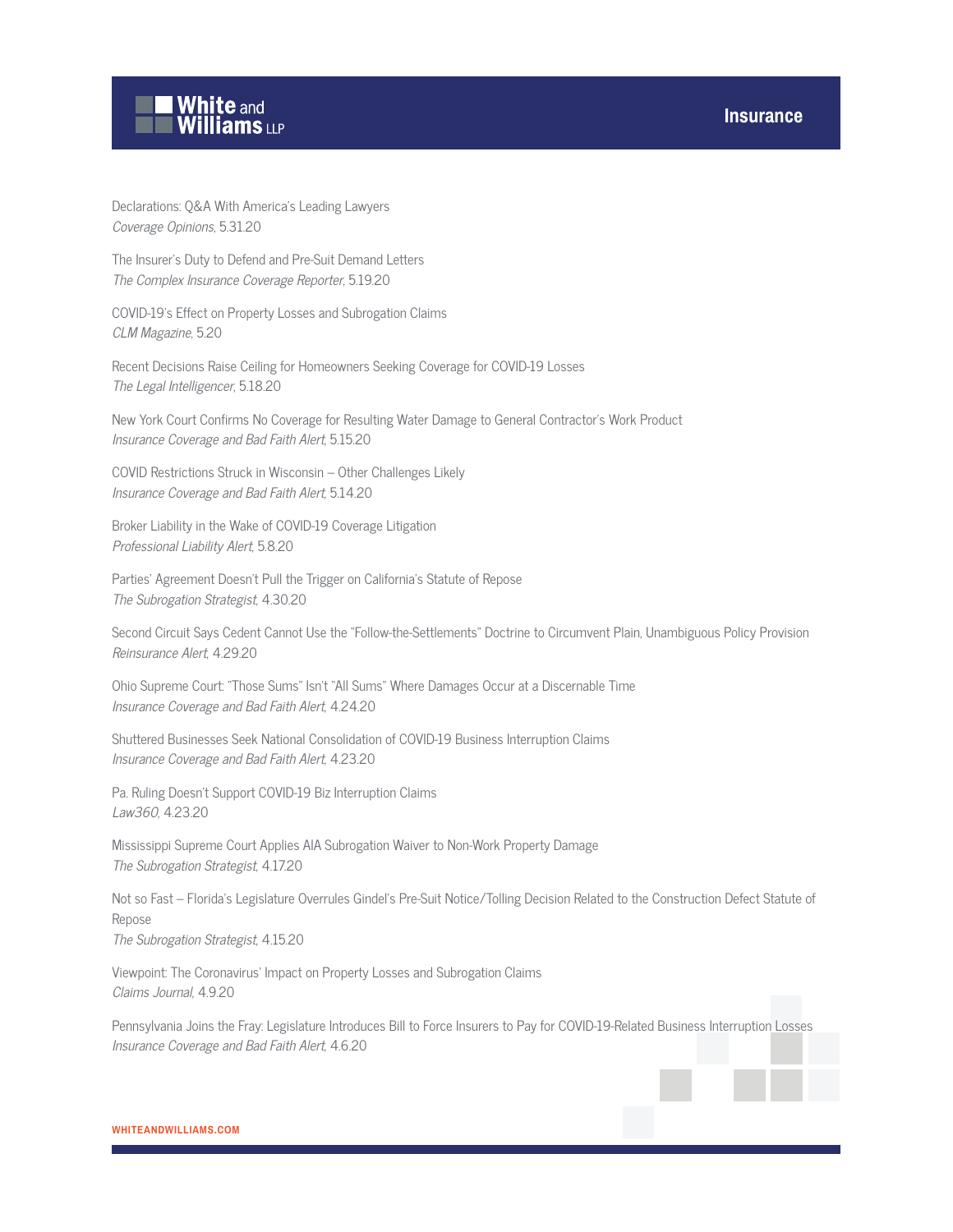

Maryland's Top Court Adopts Majority Pro Rata Allocation Rule in "Long Tail" Case Insurance Coverage and Bad Faith Alert, 4.6.20

COVID-19 and Subrogation: The Coronavirus' Impact on Property Losses and Subrogation Claims The Subrogation Strategist, 4.3.20

First Circuit: No Coverage, No Duty to Investigate Alleged Loss Prior to Policy Period Insurance Coverage and Bad Faith Alert, 4.3.20

What Did the Contract Say Again? Preventing Application of a Prime Contract Based Solely on Generic Incorporating Language in the **Subcontract** 

The Subrogation Strategist, 3.30.20

Insurer Paid Claim to Avoid Bad Faith; Reimbursed Because of Misrepresentation Claims Journal, 3.30.20

New York Joins Growing Collection of States Considering Laws to Force Insurers to Pay COVID-19 Business Interruption Losses Insurance Coverage and Bad Faith Alert, 3.28.20

New DJ Takes Different Tack on Business Interruption Coverage for COVID-19 Insurance Coverage and Bad Faith Alert, 3.27.20

Minnesota Addresses How Its Construction Statute of Repose Applies to Condominiums The Subrogation Strategist, 3.26.20

Massachusetts Joins the Fray, Introduces Bill Forcing Insurers to Pay for COVID-19-Related Business Interruption Losses Insurance Coverage and Bad Faith Alert, 3.25.20

PA State Representative Requests a Resolution Urging Congress to Reimburse Insurers for COVID-19 Business Interruption Claim Payments Insurance Coverage and Bad Faith Alert, 3.25.20

Ohio Follows NJ: Legislature Introduces Bill to Force Insurers to Pay for COVID-19-Related Business Interruption Losses Insurance Coverage and Bad Faith Alert, 3.25.20

Social Inflation's Impact on the Insurance Industry The Legal Intelligencer, 3.24.20

"Direct Physical Loss or Damage": The Gatekeeper to Property Insurance Coverage and COVID-19 Insurance Coverage and Bad Faith Alert, 3.24.20

Why the Disconnect Between Perception and Reality for COVID-19 Business Interruption Coverage? Insurance Coverage and Bad Faith Alert, 3.23.20

Insurer Owes Defense Despite "Extrinsic Evidence," New York Court Holds Insurance Coverage and Bad Faith Alert, 3.20.20

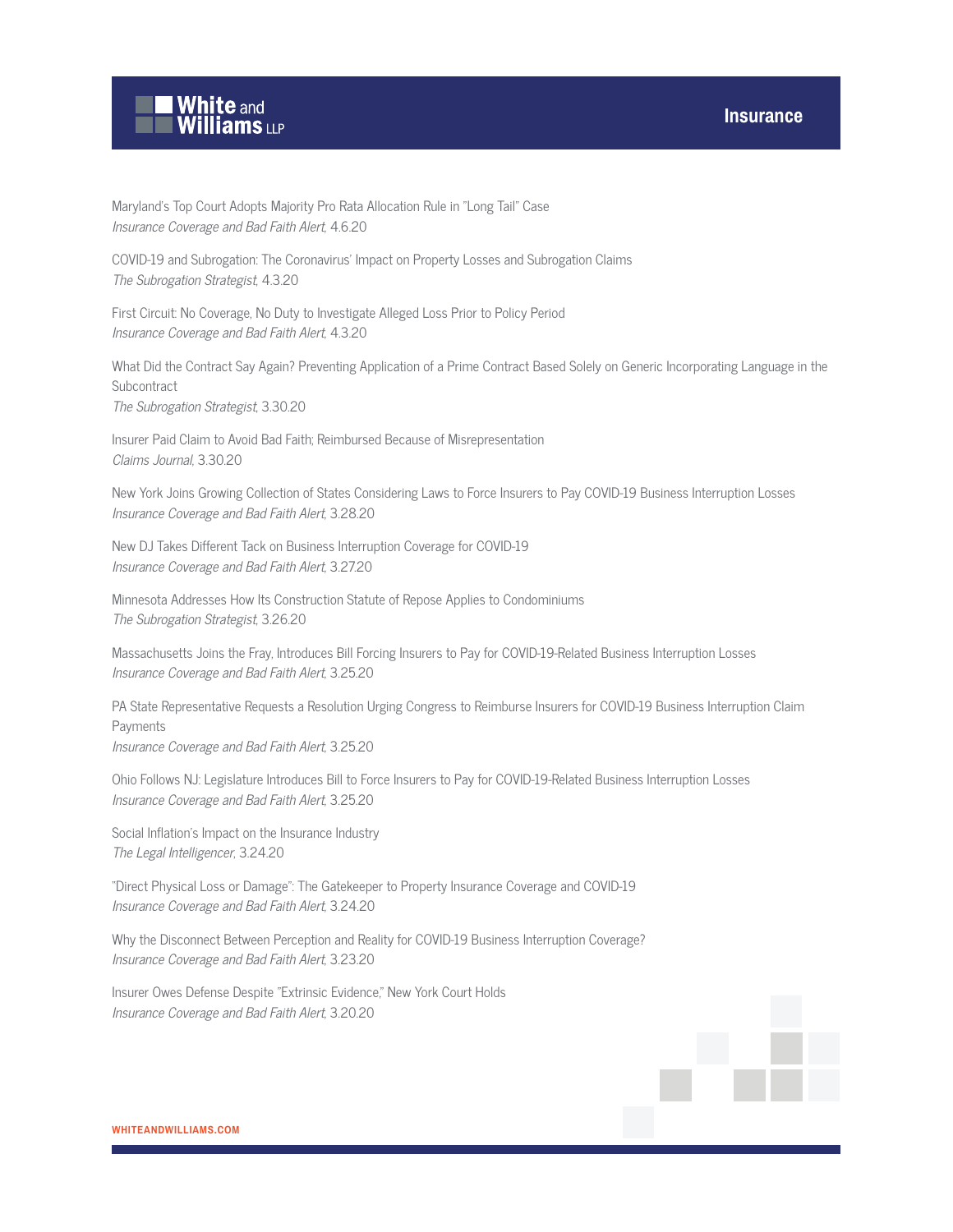

Federal Consumer Data Security Bill in a Nutshell Cyber Law and Data Protection Alert, 3.20.20

COVID-19: The Real Operation of New Jersey's Proposed Insurance Legislation Insurance Coverage and Bad Faith Alert, 3.19.20

New Jersey's Proposed COVID-2019 Business Interruption Insurance Legislation Fails to Socially Distance Itself From Constitutional Prohibitions

Insurance Coverage and Bad Faith Alert, 3.19.20

10th Circuit Allows Insurer to Avoid Bad Faith Claim By Settling with Claimant and Pursuing Recovery from Insured Insurance Coverage and Bad Faith Alert, 3.19.20

Commercial Tenant's Subrogating Insurer Barred by Lease Terms from Pursuing Landlord The Subrogation Strategist, 3.18.20

First Coronavirus Coverage Suit Filed For Business Interruption Insurance Coverage and Bad Faith Alert, 3.17.20

\$500,000 Punitive Damages Award in Bad Faith Action Shocks Delaware Court's Conscience and Justifies New Trial on Liability and Damages Insurance Coverage and Bad Faith Alert, 3.16.20

New Jersey Legislature Considering Bill To Force Insurers To Pay COVID-19 Business Interruption Claims Expressly Excluded By ISO's "Virus" Exclusion Insurance Coverage and Bad Faith Alert, 3.15.20

Avoiding the "S" Word: Cautionary Evidence Handling Folktales and How to Avoid Becoming Part of the Lore Subrogator, Spring/Summer 2020

ISO Excluded Coronavirus Coverage 15 Years Ago Insurance Coverage and Bad Faith Alert, 3.15.20

Despite No Privity of Contract, Indiana Appellate Court Holds Additional Insured with UIM Claim May Sue for Bad Faith Insurance Coverage and Bad Faith Alert, 3.11.20

CGL Coverage and Coronavirus: Is Causing Exposure an "Occurrence"? Insurance Coverage and Bad Faith, 3.10.20

In Louisiana, If the Band Plays On, the Plaintiff Cannot Recover Loss of Use Damages The Subrogation Strategist, 3.9.20

Supplying Wrong Construction Materials Resulting in Rip-and-Tear Damage Not an "Occurrence," 7th Circuit Holds Insurance Coverage and Bad Faith Alert, 2.28.20

E-Mail Phishing Scam: Coverage For "Social Engineering" Coverage Opinions, 2.26.20

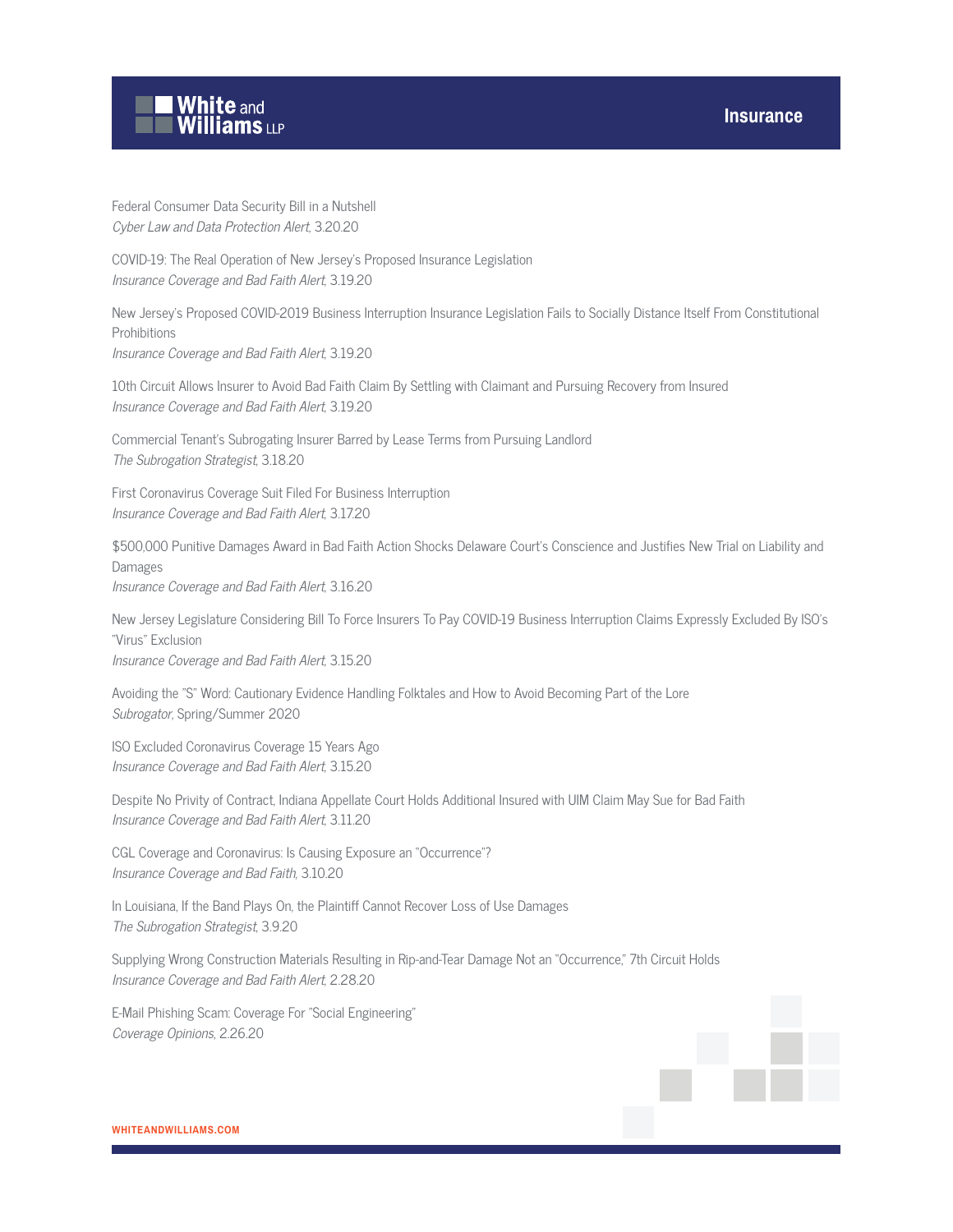

Declarations: The Coverage Opinions Interview with Kent Alexander Coverage Opinions, 2.26.20

Wisconsin Supreme Court Induced to Narrowly Interpret Exceptions to the Economic Loss Doctrine The Subrogation Strategist, 2.25.20

SJC Addresses the Enforceability of Settlements Entered Without Insurers' Consent Boston Bar Journal, 2.19.20

New Jersey Federal Court Provides Clarification/Limitation on the Application of the Continuous Trigger Theory in Construction Defect Cases

Insurance Coverage and Bad Faith Alert, 2.17.20

No Such Thing as "Institutional Bad Faith," Pennsylvania Superior Court Concludes Insurance Coverage and Bad Faith Alert, 2.10.20

How a Little-Known Senate Bill Could Help Stem the Tide of Bad Faith Litigation in Florida Insurance Coverage and Bad Faith Alert, 2.3.20

Massachusetts Court Holds Statute of Repose Does Not Apply to Claims for Failure to Maintain Property The Subrogation Strategist, 2.3.20

Pennsylvania Federal Court Holds Insurer Can't Use Insured's Admission to Withdraw Defense The Temple 10-Q, 1.29.20

The Complex Insurance Coverage Reporter – 2019 Year in Review The Complex Insurance Coverage Reporter, 1.28.20

Coverage Counsel Authors Insurer's Letters – Leads To Waiver of Attorney-Client Privilege Insurance Coverage and Bad Faith Alert, 1.24.20

Not All Damages Are Created Equal – the Proper Application of the Economic Loss Doctrine The Subrogation Strategist, 1.22.20

Homeowners Coverage for Arsonist's Innocent Coinsured: Clarification From the MA Supreme Judicial Court Insurance Coverage and Bad Faith Alert, 1.21.20

Total Disability Definition Construed by New York Federal Court Life, Health, Disability and ERISA Alert, 1.13.20

Pennsylvania Federal Court Holds Insurer Can't Use Insured's Admission to Withdraw Defense Insurance Coverage and Bad Faith Alert, 1.8.20

Declarations: The Coverage Opinions Interview With Samantha Power Coverage Opinions, 1.8.20

Massachusetts Court Clarifies Statute of Repose Trigger for Multi-Phase Construction Projects The Subrogation Strategist, 1.7.20

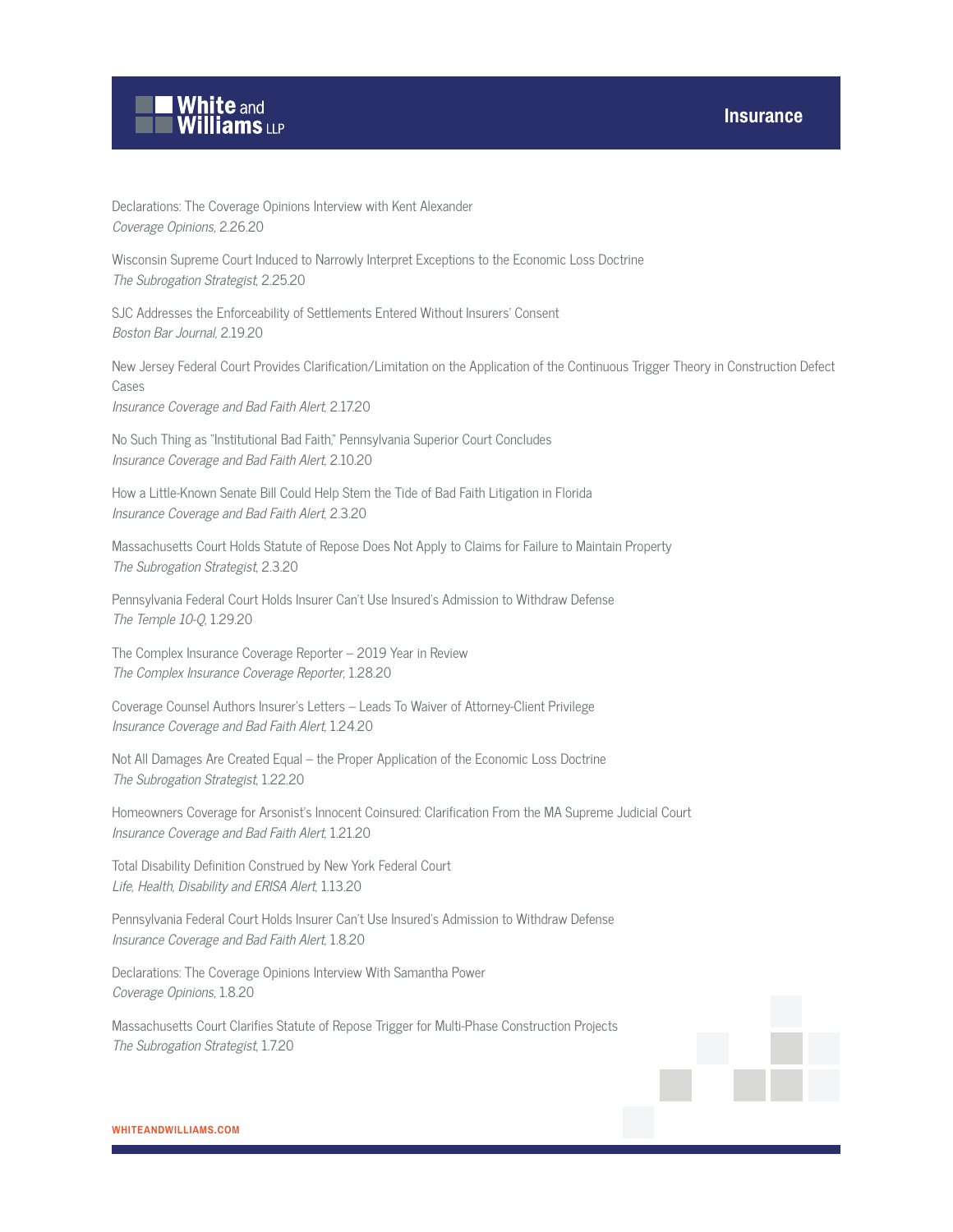#### **Insurance**



The Jury Is Still Out on Elvis The Wall Street Journal, 1.7.20

Illinois Appellate Court Clarifies What Is and Is Not an "Occurrence" in the Construction Defect Context Insurance Coverage and Bad Faith Alert, 1.6.20

Establishing Proximate Cause Where Both Roads Lead to the Defendant The Subrogation Strategist, 12.26.19

Third Circuit Clarifies Standards Governing Confidentiality of Litigation Documents Reinsurance Alert, 12.13.19

Exxon Prevails in a Major Climate Change-Related Legal Battle, But Many Questions Remain Unanswered Insurance Coverage and Bad Faith Alert, 12.12.19

Idaho Formally Adopts an Independent Tort for Third Party Spoliation The Subrogation Strategist, 12.6.19

PTSD May Be Covered As "Bodily Injury" If It Resulted From Physical Injuries, Pennsylvania Appeals Court Holds Insurance Coverage and Bad Faith Alert, 12.6.19

Pennsylvania Follows Multi-State Movement to Modify and Extend Statutes of Limitation for Sexual Abuse Claims General Litigation Alert, 12.2.19

Applying Mighty Midgets, NY Court Awards Legal Expenses to Insureds Which Defeated Insurer's Coverage Claims Insurance Coverage and Bad Faith Alert, 11.22.19

Declarations: The Coverage Opinions Interview With John Grisham Coverage Opinions, 11.19.19

Is Football Violence a Crime? The Wall Street Journal, 11.18.19

The Insurer's Duty to Defend: Pre-Suit Demand Letters The Brief, Fall 2019

Pennsylvania Superior Court Fires up a Case-By-Case Analysis for Landlord-Tenant, Implied Co-Insured Questions The Subrogation Strategist, 11.14.19

Tennessee Looks to Define Improvements to Real Property The Subrogation Strategist, 11.8.19

Climate Change in the Courts Insurance Coverage and Bad Faith Alert, 11.8.19

Amazon Feels the Heat From Hoverboard Fire Claims The Subrogation Strategist, 11.6.19

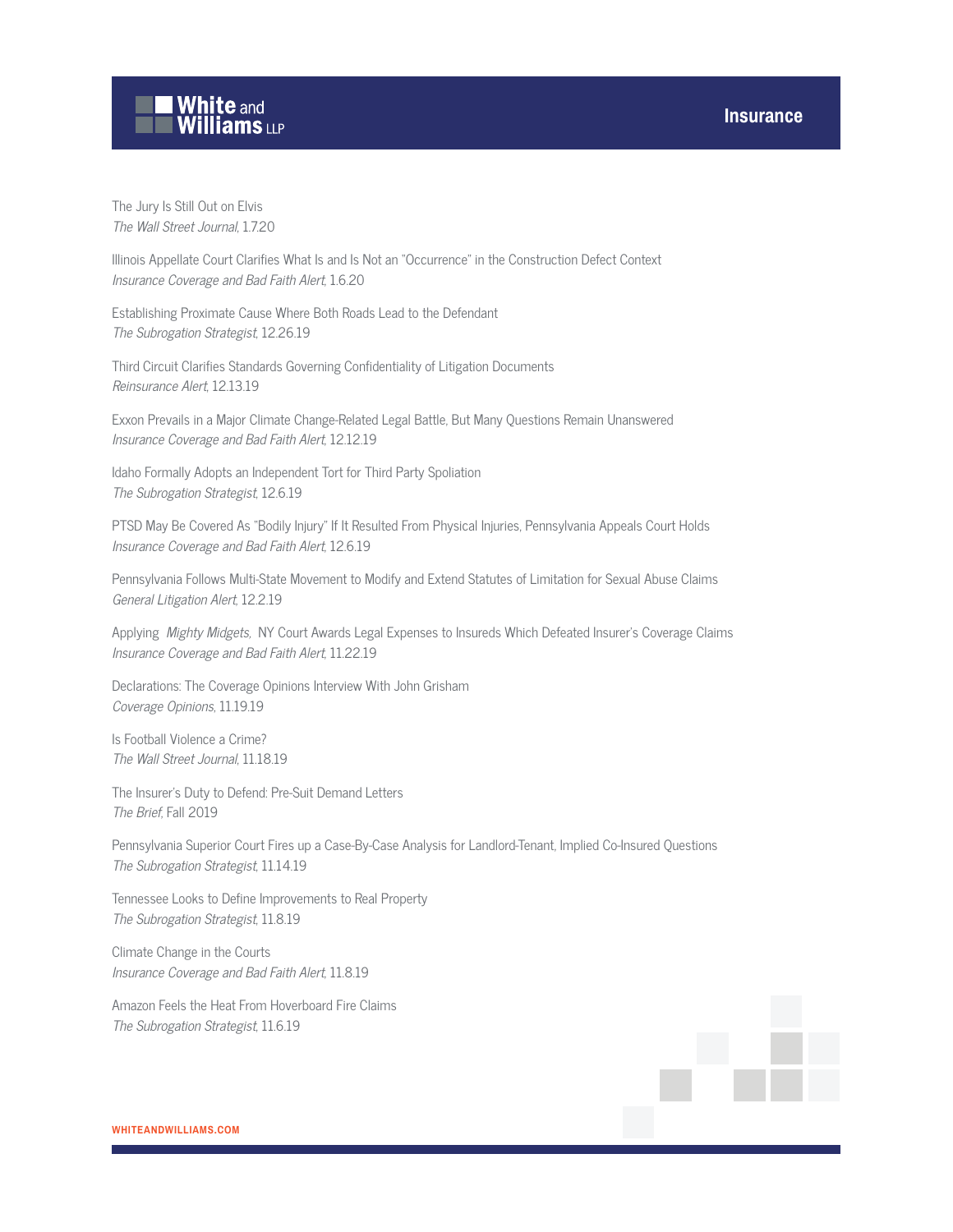# White and<br>Williams LLP

#### **EVENTS**

Class Action Lawsuits Series - Part Three Webinar, 7.12.22

Civil Human Trafficking Lawsuits: A Growing Risk for Insurance AIRROC Summer Membership Meeting 2022, 7.21.22

Class Action Lawsuits Series – Part Two Webinar, 6.21.22

Class Action Lawsuits Series – Part One Webinar, 6.14.22

36th Environmental & Emerging Claim Manager Association Annual Conference Virtual, April 21-22, 2022

Latest Developments in the Opioids Crisis AIRROC Spring Membership Meeting 2022, March 29-30, 2022

Leadership Ethics: Confronting Ethical Issue Case Studies Involving the Worker, Employer, and Carrier in Lien Recovery Litigation National Association of Subrogation Professionals, 2022 Spring Hybrid Conference, 3.17.22

Per- and Polyfluoroalkyl Substances (PFAS) Panel CPCU Reinsurance & Excess Surplus Lines Symposium, March 9, 2022—March 10, 2022

PFAS: Insurance Issues Arising From a Persistent and Ubiquitous Family of Chemicals 30th Annual ICLC Mid-Year Conference, February 24, 2022—February 26, 2022

Top 10 Duty to Defend Issues PLRB Conquering Policy Coverage Issues Webinar Series, 2.17.22

Is Your Insured in a Financial Crisis? Not Sure What to Do Next? Part III: The Defunct Insured Webinar, 12.14.21

Is Your Insured in a Financial Crisis? Not Sure What to Do Next? Part II: Assignments for Benefit of Creditors (ABCs) Webinar, 12.7.21

Is Your Insured in a Financial Crisis? Not Sure What to Do Next? Webinar, 11.30.21

Coverage College 2021 10.21.21

ALI Restatement of the Law - Liability Insurance: Lessons Learned After Three Years Webinar, 10.4.21

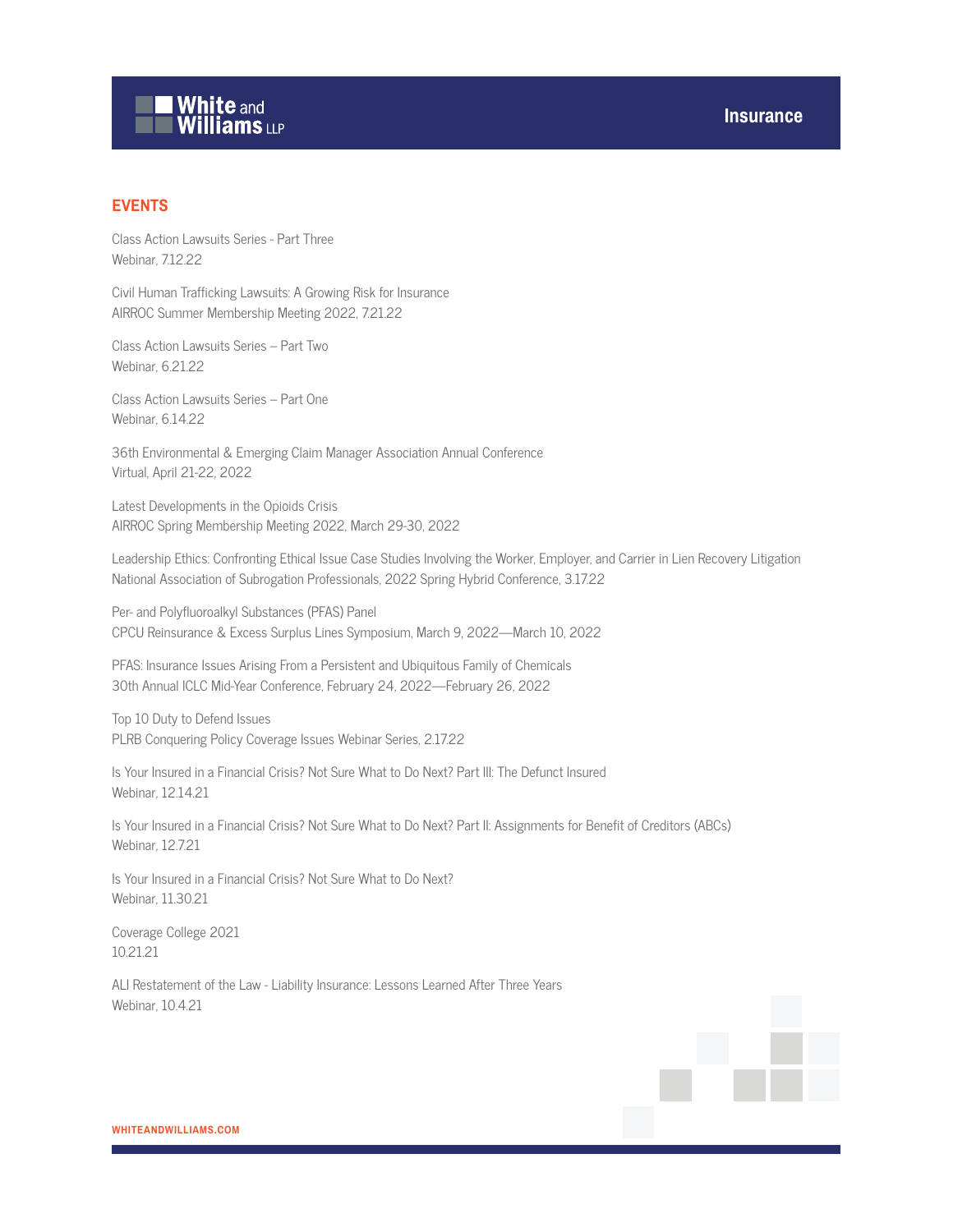

PFAS are Here to Stay: The "Forever Chemical" That Will Impact the Industry for Years to Come In2Risk 2021, 9.24.21

Functus Officio: Exploring Exceptions to the Finality of Arbitral Awards ARIAS U.S. Live Webinar, 5.12.21

Perspectives on Climate Change and the Insurance Industry CPCU Society 2021 Virtual Reinsurance, Excess & Surplus Line Symposium, 3.12.21

State Specific Subrogation Coast to Coast (Part 1 and 2) National Association of Subrogation Professionals Annual Conference, 11.17.20

Best Practices Reboot! An Industry Insider Panel and Attendee Discussion on Complex Relationships That Impact Lien Recoveries National Association of Subrogation Professionals Annual Conference, 11.17.20

Reverse Engineering: Forensic Alarm Science Investigations Yields Mission Critical Information for Subrogation Recovery National Association of Subrogation Professionals Annual Conference, 11.17.20

Romaine Calm: Lettuce Discuss Food Recalls and the Recoveries You've Been Leaving on the Table National Association of Subrogation Professionals Annual Conference, 11.16.20

Recovery and Beyond: The Past, Present and Future of Subrogation National Association of Subrogation Professionals Annual Conference, 11.16.20

Fire Scene Safety Considerations in the Post-Fire Environment (Part 1 and Part 2) National Association of Subrogation Professionals, Annual Conference, 11.16.20

Coverage College 2020 10.22.20

Risk Transfer for Construction Defect Claims: Minimizing and Allocating Costs of Defense and Indemnity 2020 CLM Construction Conference

How Subrogation Professionals and First-Party Claims Adjusters Can Work Together for Mutual Benefit The National Association of Subrogation Professionals Webinar, 9.8.20

COVID-19 Insurance Program Webinar, 8.11.20

Creating a Data Privacy Compliance Program on a Limited Budget Gallagher's Cyber Insight Series (Webinar), 7.22.20

Insurers Need To Seek Allocation Between Covered And Uncovered Claims (Or Pay A Price) - New Coverage Trend Webinar, 7.16.20

Confronting Organized Insurance-Fraud Schemes and Sham Claims Avoiding Payment of Sham Claims, Tools to Deter and Recover from Scheme Leaders, Seeking Criminal Prosecution Strafford CLE Webinar, 5.27.20